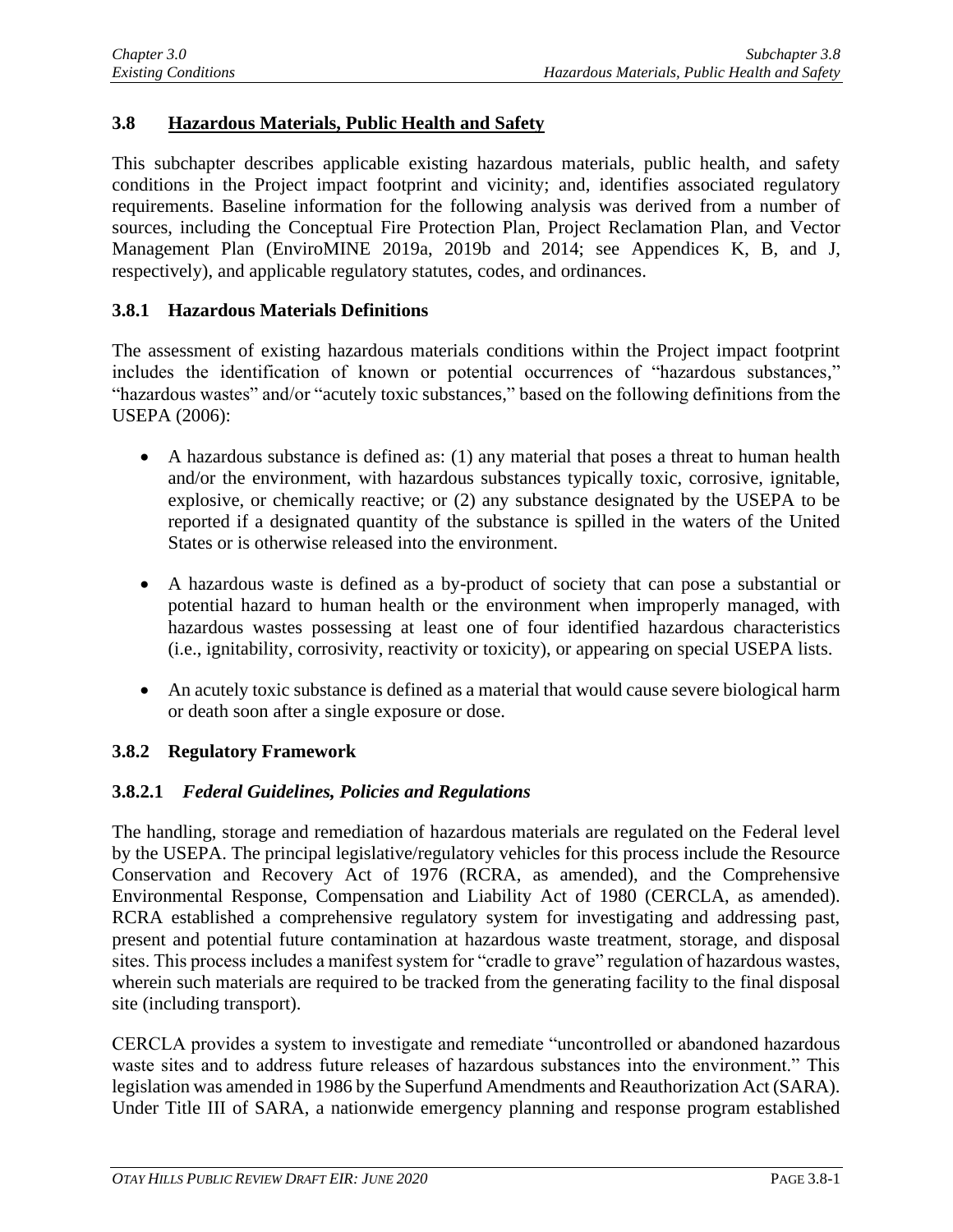reporting requirements for businesses that store, handle, or produce significant quantities of hazardous or acutely toxic substances as defined under Federal laws. Title III of SARA also required each state to implement a comprehensive system to inform Federal authorities, local agencies, and the public when a significant quantity of hazardous or acutely toxic substances are stored or handled at a facility.

Executive Order (EO) 13045, *Protection of Children from Environmental Health Risks and Safety Risks*, was issued by President William Clinton in April 1997. Under this EO, Federal agencies are directed to prioritize assessments of environmental health and safety risks that may disproportionately affect children and to ensure that policies, programs, activities, and standards address the identified risks.

## **3.8.2.2** *State and Local Guidelines, Policies and Regulations*

In California, the use, handling, and storage of hazardous materials is regulated by Division 20, Chapter 6.95, of the California Health and Safety Code. Under Sections 25500-25543.3 of the cited regulations, facilities handling hazardous materials are required to prepare a Hazardous Materials Business Plan (HMBP), California Health and Safety Code 2003). The HMBP provides information to local emergency response agencies regarding the types and quantities of hazardous materials stored at a facility and provides detailed emergency planning and response procedures in the event of a hazardous material release. In the event that a facility stores quantities of acutely hazardous materials (AHMs) above established thresholds of 55 gallons of a liquid, 500 pounds of a solid, or 200 cubic feet of a compressed gas (per the listing in Title 8, Section 5189, Appendix A, of the CCR), preparation and approval of a HMBP and a California Accidental Release Plan also are required pursuant to applicable Federal and State guidelines (including the Federal Risk Management Plan Rule [USEPA 1996a], the Occupational Safety and Health Administration [OSHA] Process Safety Management Program [U.S. Department of Labor 1992], and the California Accidental Release Prevention [CalARP] program and Risk Management Plan [CalARP; California Office of Emergency Services 2014]). These plans provide information on the potential impact zone of a worst-case release, provide supporting documentation on associated community risks and safety measures, and require specific programs to minimize risks and identify remedial measures. The administering agency for these regulations in San Diego County is the County Hazardous Materials Management Division (HMMD).

The use, transport, and storage of explosives in the State of California is regulated through Division 11 of the California Health and Safety Code (2003), including Part 1, Chapters 1 through 9, Sections 12000-12401; and Part 2, Chapter 5 and 6, Sections 12570-12654 (with portions of these regulations encompassing applicable Federal requirements as well). In San Diego County, the regulatory process for blasting operations is administered by the County Sheriff's Department. Specific elements of this process include the following:

• Submission of an application to the Sheriff's Department describing: (1) the type, amount and frequency of proposed blasting; (2) the name and qualifications of the proposed blaster; (3) the amount, nature and schedule of explosives to be transported to the site; and (4) the amount, nature and location of on-site explosives storage (if applicable).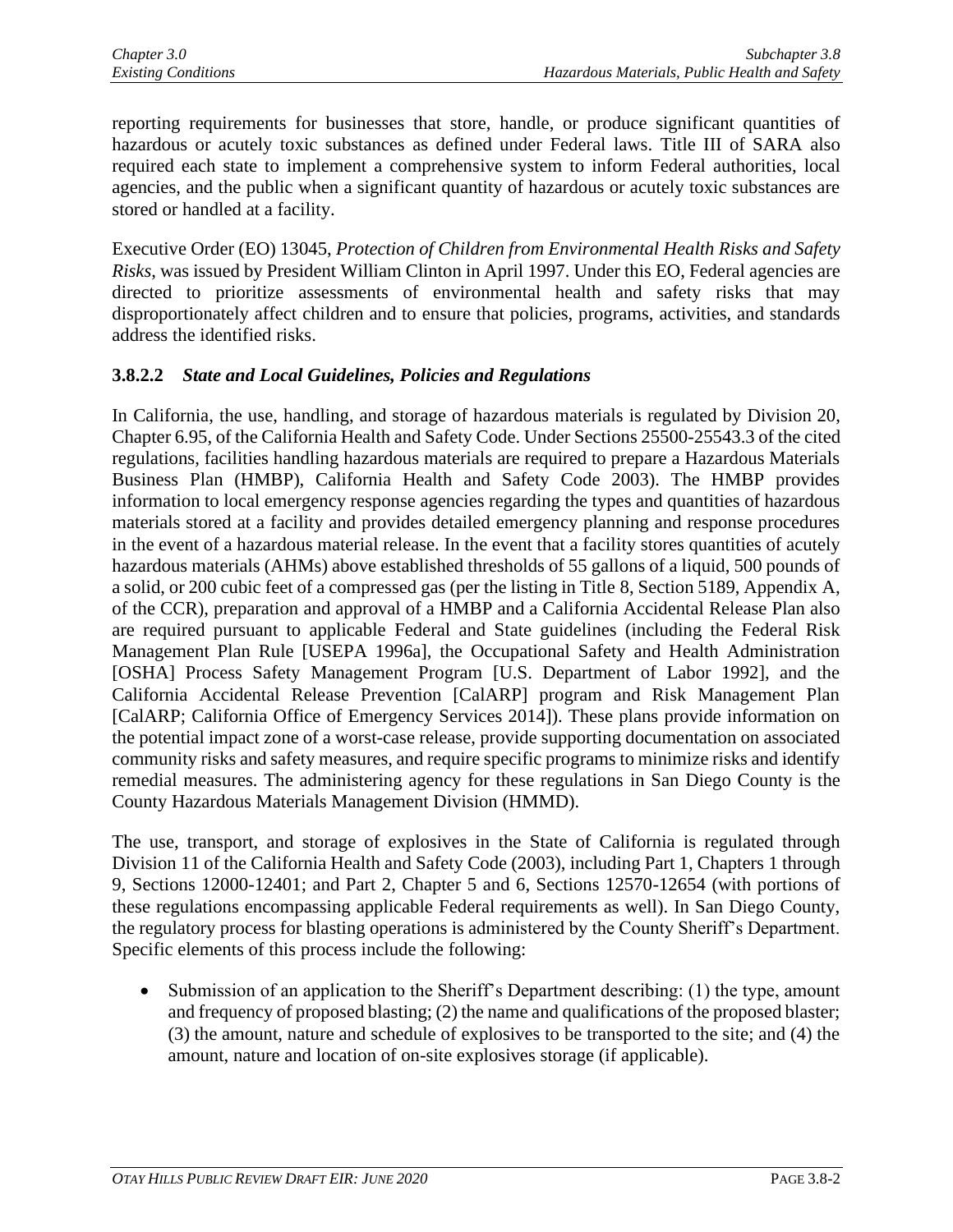- Verification by the Sheriff's Department of the above application data with the State Department of Industrial Relations (SDIR), to ensure that the proposed blaster is licensed through the SDIR and that all other applicable requirements have been met.
- Consultation by the Sheriff's Department with appropriate State and/or Federal officials regarding proposed/required safety measures related to the transportation of explosives to and/or from the site (if determined necessary by the Sheriff's Department).

Vector control is addressed in the County Department of Environmental Health, Vector Surveillance and Control Program (DEH-VSC). This guideline is intended to protect public health/safety from impacts related to hazards associated with vectors.

Protection from wildland fire hazards is addressed in Article 86 of the 2001 California Fire Code, which requires a fire protection plan for all new development in the Urban Wildland Interface zone. The San Diego Fire-Rescue Department (SDFD) and the County PDS also require such a fire protection plan. As noted above, a Conceptual Fire Protection Plan was prepared for the Proposed Project in compliance with California Fire Code Article 86 and is included as Appendix K of this EIR.

# **3.8.3 Environmental Setting**

# **3.8.3.1** *Potential for Hazardous Materials*

The Project impact footprint and adjacent areas are predominantly undeveloped, with existing onsite land uses and entitlements including a 60-foot SDG&E easement including power lines that runs diagonally through the Project site. One SDG&E utility tower exists on the site and three additional towers are located approximately 50 feet from the Project impact footprint. An SDG&E 20-foot gas pipeline easement runs along the western boundary of the project area. A search of hazardous material regulatory listing sites was conducted in July 2006 for the Project impact footprint and vicinity, with specific listings including the California Site Assessment and Mitigation Program (SAM) Case Listing, the California Hazardous Waste and Substances Site List, and the County Department of Environmental Health's (DEH's) Hazardous Materials Establishment Database. These listings include facilities that use and store hazardous materials and wastes, as well as sites with documented releases (e.g., spills or leaks) of hazardous substances. No listings were identified for the Project impact footprint and immediately adjacent areas in any of the noted sources, with the California Hazardous Waste and Substances Site List also not including any listings in the impact footprint vicinity. Identified listings in the Project impact footprint vicinity from other identified sources are summarized below.

### SAM Case Listing

Identified listings in the SAM database include three separate sites at the California Department of Corrections R.J. Donovan Correctional Facility located at 480 Alta Road (approximately 1.25 miles northwest of the Project impact footprint). These three sites involve the unauthorized release of hazardous material(s) and are all listed as affecting "soils only" (i.e., no groundwater contamination). The status of these sites is listed as "case closed" (Case No. H20838-001), "leak being confirmed" (Case No. H20838-002) and "preliminary assessment" (H20838-003). Based on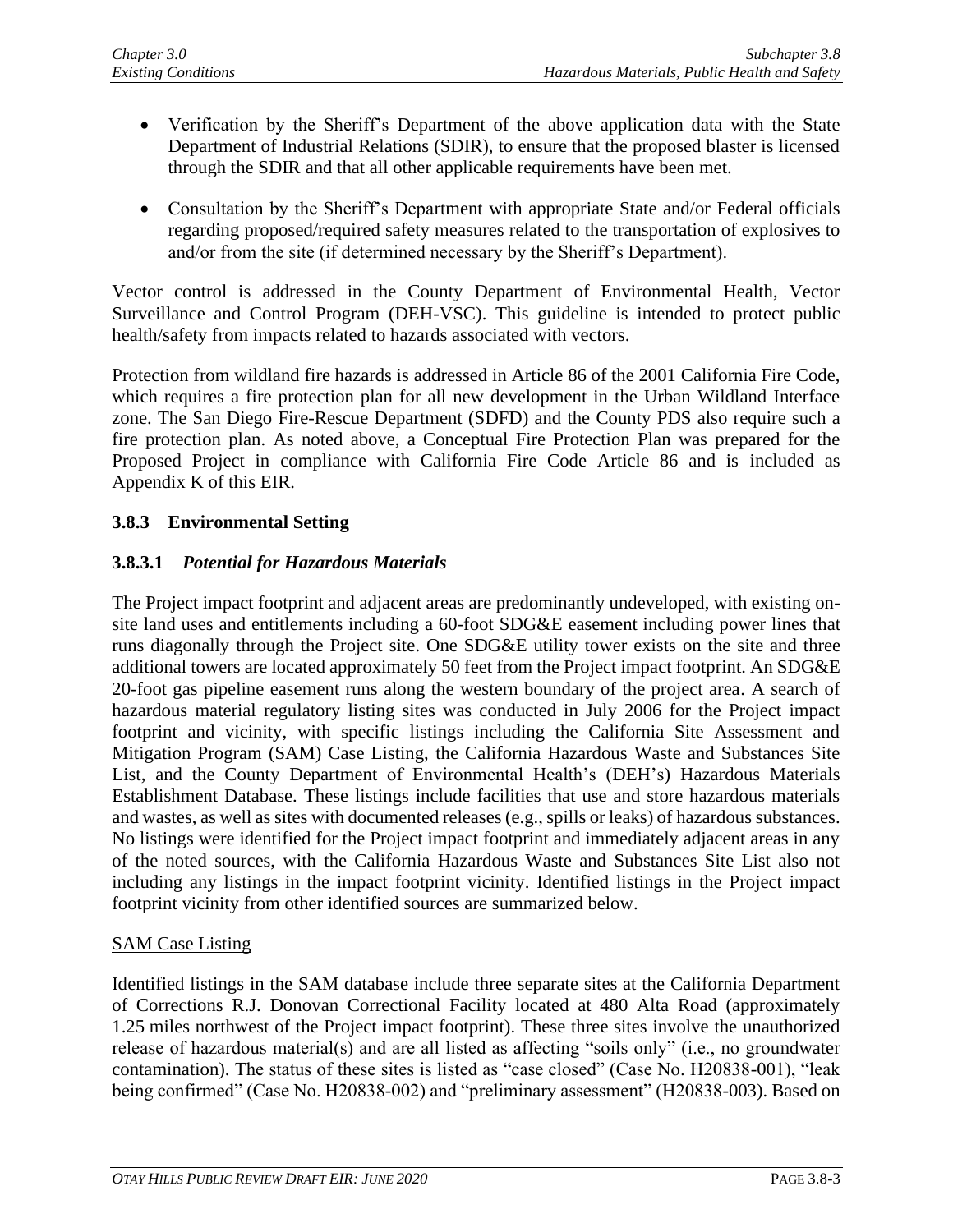the nature (i.e., soil contamination only) and intervening distance of these sites, no associated existing or potential impacts to the Project impact footprint are anticipated.

#### DEH Hazardous Materials Establishment Database

Identified listings in the DEH database include seven separate sites (located off site) as summarized below:

- 1. Hitachi Transport Systems (America) This facility is located at 2222 Enrico Fermi Drive, approximately 1.5 miles southwest of the Project impact footprint. The Hitachi site is listed for on-site storage of three separate chemicals (polymethylene polyphenylisocynate, polyurethane resin, and propane), with associated risks for all three limited to fire. Due to the nature of these materials and the intervening distance, no associated existing or potential impacts to the Project impact footprint are anticipated.
- 2. Calpine Power Plant This facility is located at 606 De La Fuente Court, adjacent to the Project impact footprint, with no specific data regarding hazardous material use, storage or release provided in the database.
- 3. Britton & Company This site is located at 9651 Airway Road, approximately 1.6 miles west-southwest of the Project impact footprint. The Britton site is listed for on-site storage of propane, with associated risks limited to fire. Due to the nature of the identified material and the intervening distance, no associated existing or potential impacts to the Project impact footprint are anticipated.
- 4. Energy Labs, Inc. This site is located at 9651 Airway Road, approximately 1.6 miles west-southwest of the Project impact footprint. The Energy Labs site is listed for on-site storage of propane, with associated risks limited to fire. Due to the nature of the identified material and the intervening distance, no associated existing or potential impacts to the Project impact footprint are anticipated.
- 5. In & Out Warehousing This site is located at 9651 Airway Road, approximately 1.6 miles west-southwest of the Project impact footprint. The In & Out site is listed for on-site storage of propane, with associated risks limited to fire. Due to the nature of the identified material and the intervening distance, no associated existing or potential impacts to the Project impact footprint are anticipated.
- 6. Larkspur Energy, LLC This site is located at 9355 Otay Mesa Road, approximately 0.6 mile west (downgradient) of the Project impact footprint. The Larkspur site is listed for a number of materials/associated hazardous, including aqueous ammonia/acute hazards, compressed nitrogen and carbon dioxide/pressure release, diesel oil/fire, acrylic acid/acute hazards, tetraflouroethene/fire, sodium hydroxide/acute hazards, sodium hypochlorite/ acute hazards, sulfuric acid/reactive and acute hazards, and lubricating oils/fire. Two 150-gallon, steel double-walled underground storage tanks are also located on-site and are used to store unspecified waste products, with no associated leaks documented. Due to the downgradient location of the Larkspur facility and the intervening distance, no associated existing or potential impacts to the Project impact footprint are anticipated.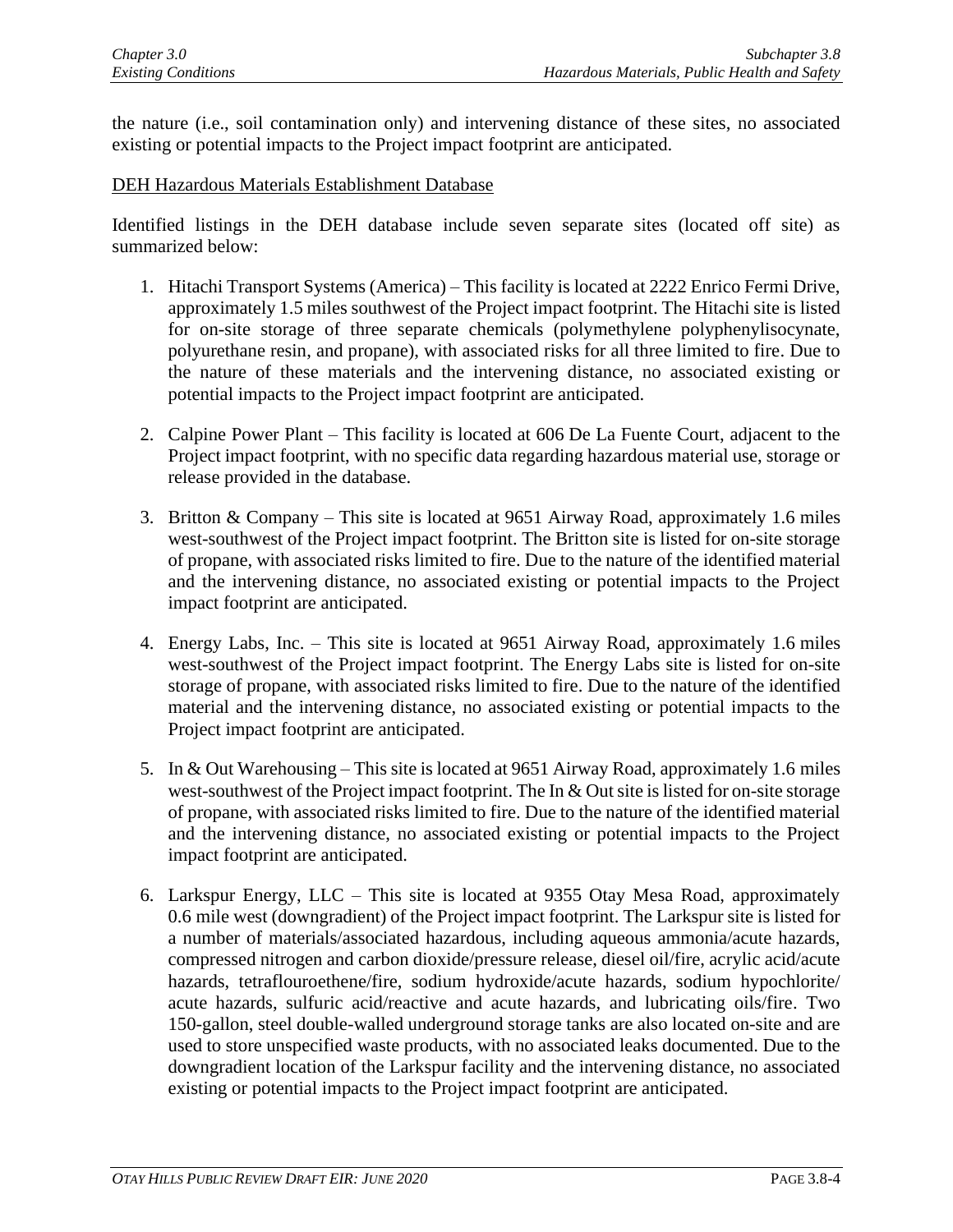7. Aceves Trucking Company – This site is located at 2330 Enrico Fermi Drive, approximately 0.5 mile southwest (downgradient) of the Project impact footprint. The Aceves Trucking facility is listed for storage of waste oil, used batteries, and used oil filters, with associated hazards including fire and chronic hazards. Due to the nature of the identified materials, the downgradient location of the Aceves facility, and the intervening distance, no associated existing or potential impacts to the Project impact footprint are anticipated.

Based on the described conditions, the probability for existing hazardous materials to occur on site, or for the site to be affected by existing off-site hazardous material use/discharge, is low.

### **3.8.3.2** *Vector Hazards*

The Project site is located at the extreme eastern end of Otay Mesa within the rising hills of the San Ysidro Mountains. In this area, resistant rocks of the Santiago Peak Volcanics rise above the gently sloping hills to the west. Currently, the Project site consists of natural terrain that slopes in westerly and southerly directions, which causes the existing on- and off-site runoff to flow in these paths.

Over the past 30 years of rainfall data, the wettest year (1997-1998) produced approximately 27 inches of rainfall in the Project area.

It is possible that ponding of water may currently exist on the Project site, which could attract vectors, such as mosquitoes, for breeding.

### **3.8.3.3** *Wildland Fire Hazards*

The Project impact footprint is located within the jurisdiction of the SDFD, with the closest fire station located at 1590 La Media Road. The OWD would supply water; the closest public fire hydrant is located approximately 500 feet west of the northeastern corner of the Project impact footprint along the south side of Calzada de la Fuente. Topography at the site is generally hilly and steep. Slopes within the Project impact footprint vary from nearly less than 15 percent to over 40 percent. Hills are separated by steep but generally shallow canyons. Vegetation is primarily chaparral in a recovery growth stage (generally under six feet in height and widely spaced), due to three major wildland fires in the past 12 years. Santa Ana conditions are common, characterized by low humidity, warm temperatures, and high winds, generally from the north or east. The most notable recent fire on site was the "Otay Fire" in October 2003, which occurred during an extreme Santa Ana condition and burned approximately 43,000 acres. The "Harris Fire" in October 2007 burned nearby lands but did not burn the Project impact footprint.

Vegetation on-site is primarily chaparral that has recovered from two large wildland fires in the late 1990s and 2003. Currently, while on-site vegetation is in a recovery growth stage, the site's vulnerability to a catastrophic fire is reduced. However, once the vegetation has fully recovered, the Project impact footprint would have the prerequisites for rapid fire spread and high energy release, based on the type and continuity of vegetation, topography, erratic winds, and potential drought conditions.